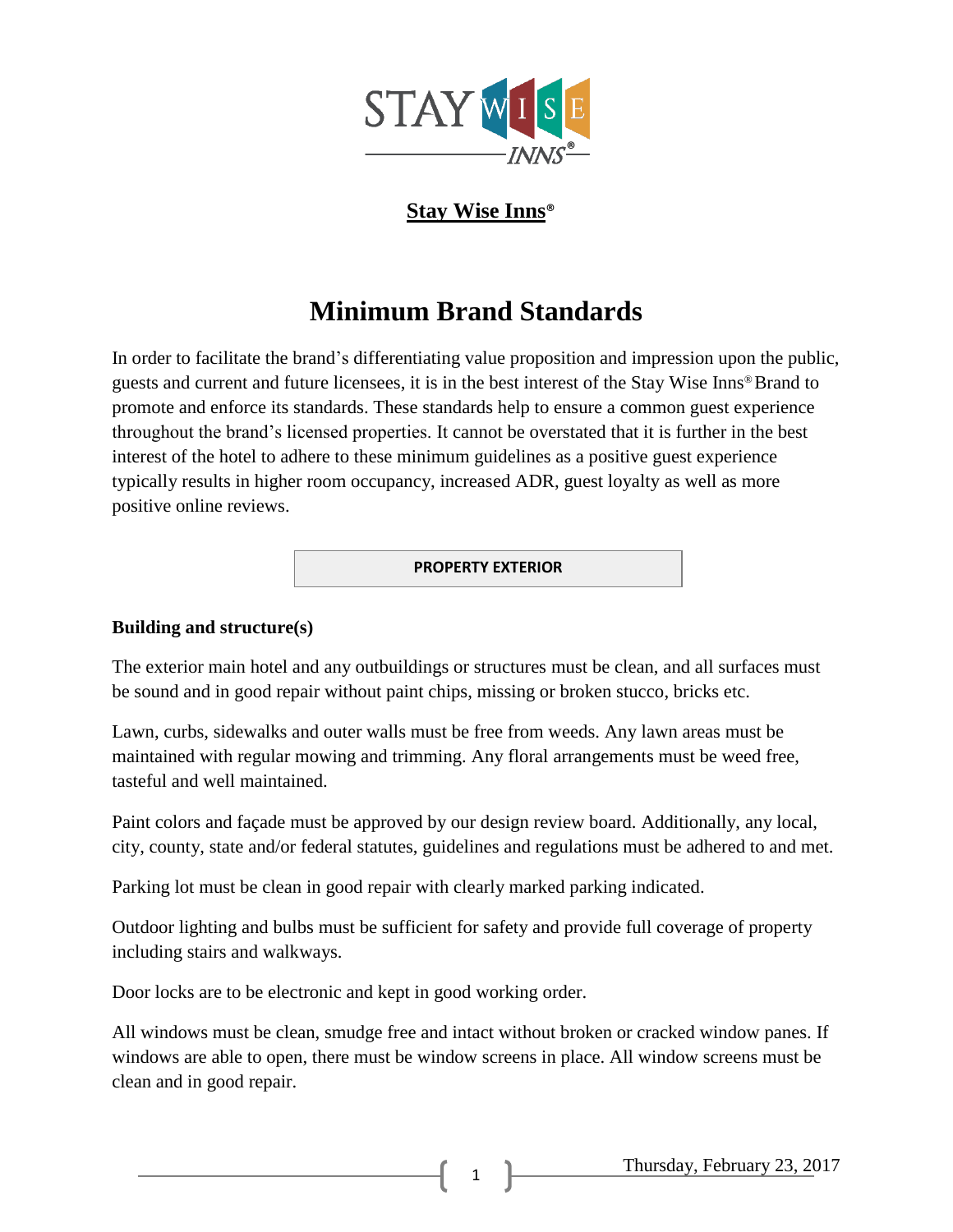All outdoor signs must be kept clean and in good working order. The brand's logo must incorporate into the signs as stipulated by the brand. Further, all signage, must be approved prior to production by the brand's design review board. Further, signage must meet any and all local, city, county, state, federal guidelines, statutes and regulations.

The property must have its exterior branded signs in place, no later than 45 days from the execution date of the brand license agreement. Temporary signage incorporating the Stay Wise Inns Brand visuals and logos should be used in the interim to build awareness, excitement and drive business.

## **INTERIOR SIGNAGE AND COLLATERAL**

The Brand may from time to time produce uniform branded interior signs and collateral for hotel use that emphasizes a brand element to aid in driving a consistent branding message across all properties. Costs for these items will be billed separately to the hotel.

## **PROPERTY GUEST COMMON AREAS**

## **Lobby/Reception/Breakfast Area**

The main lobby, reception and breakfast areas are important aspects in creating and maintaining the guest's impressions of the brand therefore the following is necessary:

The area should be clean and 'clutter' free. Floors, tables, chairs etc. should be kept and maintained free of all food particles and other debris.

The licensee shall post at the front counter This Stay Wise Inns is independently owned and/or operated by (insert legal operating entity name here).

No visible 'taped' items should be on walls, counters etc. Visuals or signs of a very temporary nature, (i.e. pool closed for maintenance) may be adhered, tastefully with double stick tape. However, even a temporary sign should be typed and laminated and not handwritten.

The check-in counter should maintain a clutter free condition. Only items necessary for guest check-in should be present.

**Breakfast**: The Stay Wise  $\text{Inns}^{\circledast}$  has implemented its Eggcellent Breakfast<sup>TM</sup>. The breakfast shall be provided at all Stay Wise Inns® as set forth in the Stay Wise Inns® Implementation Guide (available February 2017)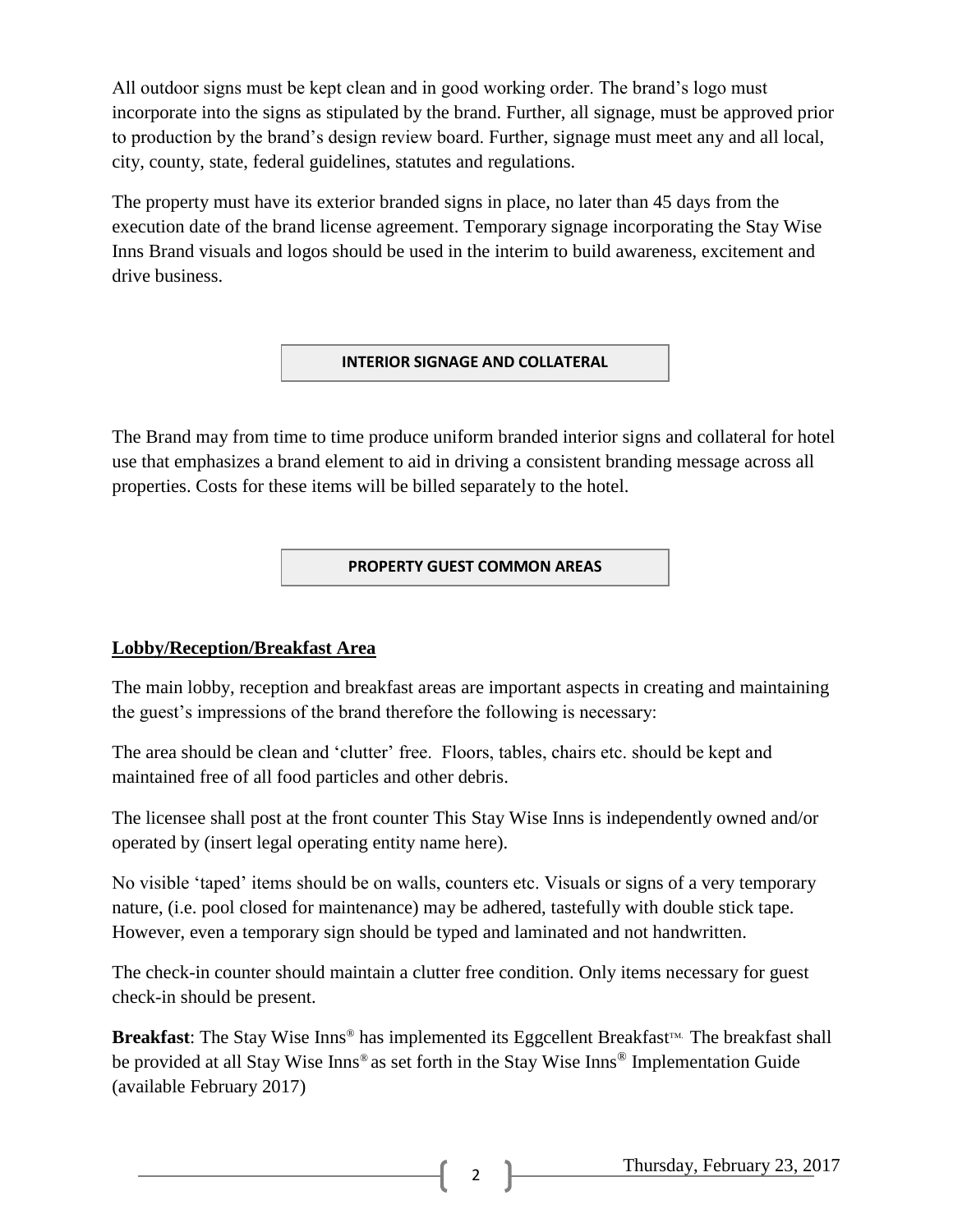#### **GUEST ROOMS**

## **Rooms**

The guest's most 'critical' moment of their brand impression is of course the guest room and as such the cleanliness, orderliness and tastefulness of the guest rooms cannot be overstated. The importance of this impression will result in an immediate brand impression and must be adhered to. Each room does not necessarily need to be the same, however each room must have matching and coordinating design elements and furniture within the room. No mismatched items borrowed from a room of a different design shall be incorporated into a room that is different by design.

Although the overall design and color usage is left to the owner's discretion, all room designs must meet final approval by the brand's design review board. If a different design is used from room to room, each design must be submitted and approved at the sole discretion of the brand.

**Flooring**: All flooring whether carpet, laminate, tile, etc must be in good repair without stains, holes, burn marks, etc. All adjoining flooring must coordinate and be aesthetically pleasing as part of the overall room design.

**Drapes**: All drapes should be in good repair on both sides, without stains, holes, rips or odors. Drapes must be attached with proper hardware and proper opening and closing mechanisms in proper working order are required.

**Bedding**: No 'old' style printed rayon bedspreads are allowed. Although triple sheet methods are suggested it is not mandatory. In lieu of that method, hotel's may opt for, duvets, comfortors or well executed top blankets which may be used in the place of a triple sheet. All items must be clean, debris and soil and odor free and well maintained without holes, tears, or visible signs of age.

The bedding shall be folded open to display the pillows and give a large visible impression of the 'inner' bedding. This application gives guests the cleanest possible impression of the bed.

**Sheets/Pillowcases**: Sheets and pillowcase shall be white and of 180 thread count or better and in good repair, without rips, holes, stains etc. Sheets/pillowcases showing signs of age, i.e. loss of brightness or visible signs of wear and tear wherein they have become thread bare/'transparent' must not be used in guest rooms.

Thursday, February 23, 2017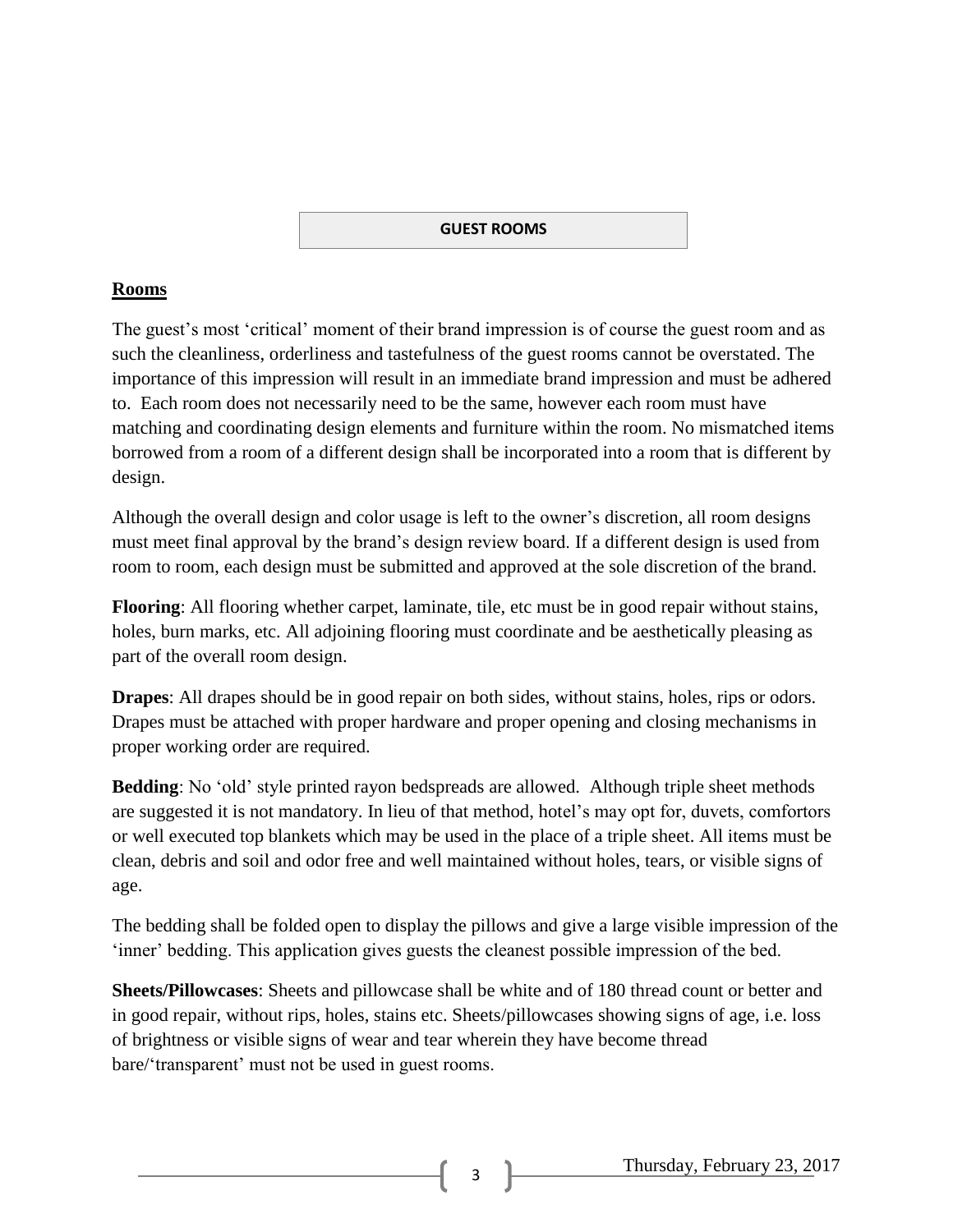**Artwork**: Artwork must be tasteful and coordinate with the room to give and provide an overall pleasing impression when part of the complete room design.

**Lamp Shades**: Lampshades must be clean, stain and dust free and in good repair. They should coordinate and care should be given to the alignment on the light fixture.

**Side Goods**: All side goods must be of the same design and finish within each room and further approved by our design review board.

**Mattresses**: Mattresses should be pillow top or hotel standard medium quality, in good repair and clean/odor free. All mattresses shall be used with a standard or better mattress pad that is clean, stain and odor free and in good repair.

**Pillows**: Pillows must be clean and free of rips, tears, odors, stains etc. All pillows must be covered with a pillowcase. The following are the minimum numbers of pillows per bed.

Double/Queen – 3 standard pillows each. King – option of 5 standard sized pillows or 3 king size, per bed.

**Towels**: Guest room towels must be white and of medium to good quality. Towels shall be in good repair without stains, rips and without visible wear. The following minimum counts are mandated for each guest room. All rooms must have a minimum of 3 bath towels, 3 hand towels, 3 washcloths and 1 bathmat.

**Room Amenities**: The following room amenities are required to be present in each guest room. All items are to be clean and in good repair and working order.

Coffee Maker Microwave Refrigerator Clock Radio Hair Dryer TV (must be a mounted flat screen  $-27$ " or larger) Clothing rack with supplied hangars Free Wi-fi Iron Ironing Board Deadbolt on door Full length mirror Bedside reading light with 'reachable' switch

**Guest Amenities**: The following guest amenities must be supplied for each and every guest room:

Coffee, Regular and Decaf Tea, Regular and Decaf

Thursday, February 23, 2017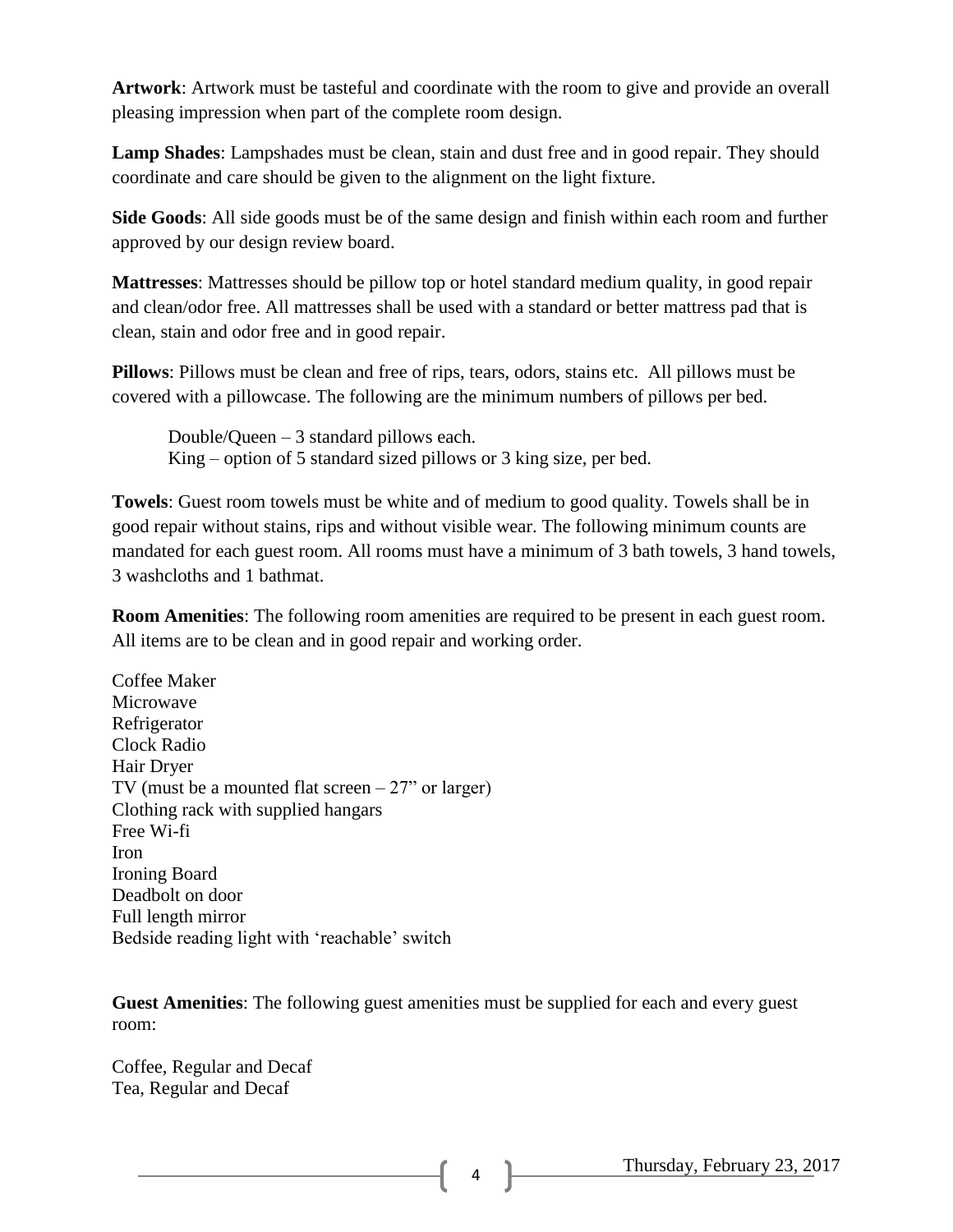Condiments including sugar, artificial sweetener, stir sticks

Face Soap – min of .5 oz

Bath Soap – bar style in min of 1 oz size

Shampoo – min .5 oz in tube or bottle with easy open cap. No tear open packages permitted. Conditioner – min .5 oz in tube or bottle with easy open cap. No tear open packages permitted. In lieu of the above shampoo and conditioner requirement, hotel may opt for a 'conditioning shampoo'. Item must be supplied in an easy open bottle or tube stye. No tear open packages. Makeup Remover Towelette

Toilet Paper – one on roll and one supplied extra shall be present. Quilted 2-ply minimum standard

## **ONLINE BRAND PRESENCE**

**Website**: The brand licensee shall be included in the brand's corporate website, www.staywiseinns.com. This shall include the property's information. The property is responsible for supplying property and location specific information and pictures in order for the page to be designed and incorporated into the site. Any requested updates after incorporation of initial page, should be submitted for change by the  $15<sup>th</sup>$  of the month in order to be considered for incorporation by the  $1<sup>st</sup>$  of the following month.

**Satellite Websites and Social Media**: Satellite (property specific) websites are required as increased visibility is generated for the overall brand as well as generating more web traffic to each brand site location. The design of any and all satellite or independent property sites shall be executed by the brand or it's third party designee. Our Brand standards dictate the property is not given the authority to outsource or personally build their property's own website. Fees are billed separately each month to include domain, email, hosting and maintenance as outlined in the Brand Licensing Agreement. All property specific social media outlets, ie Facebook, Instagram, Twitter etc will be the sole responsibility of the hotel, however the design must meet the approval of the brand's design review board. It is further in the best interest of the hotel to submit these independent outlets to THE BRAND so that they can be linked to the Brand's pages. It is expected that reciprocal links will be added to any and all social media pages managed by the property, directing visitors to the main site: www.staywiseinns.com. Doing so will help to increase traffic to your pages! Industry trends indicate that a social media presence is essential to growing your business!

#### **LOGO USAGE**

The logo in all forms as submitted to the hotel by the brand, is a registered trademark of John Hazen and Lucinda Hazen (and or assigns), and as such must be used in accordance with the brand standards. All letterhead, business cards, printed materials, signs, online usage, of the logo must be approved by the brand's design review board.

**PROGRAM PARTICIPATION**